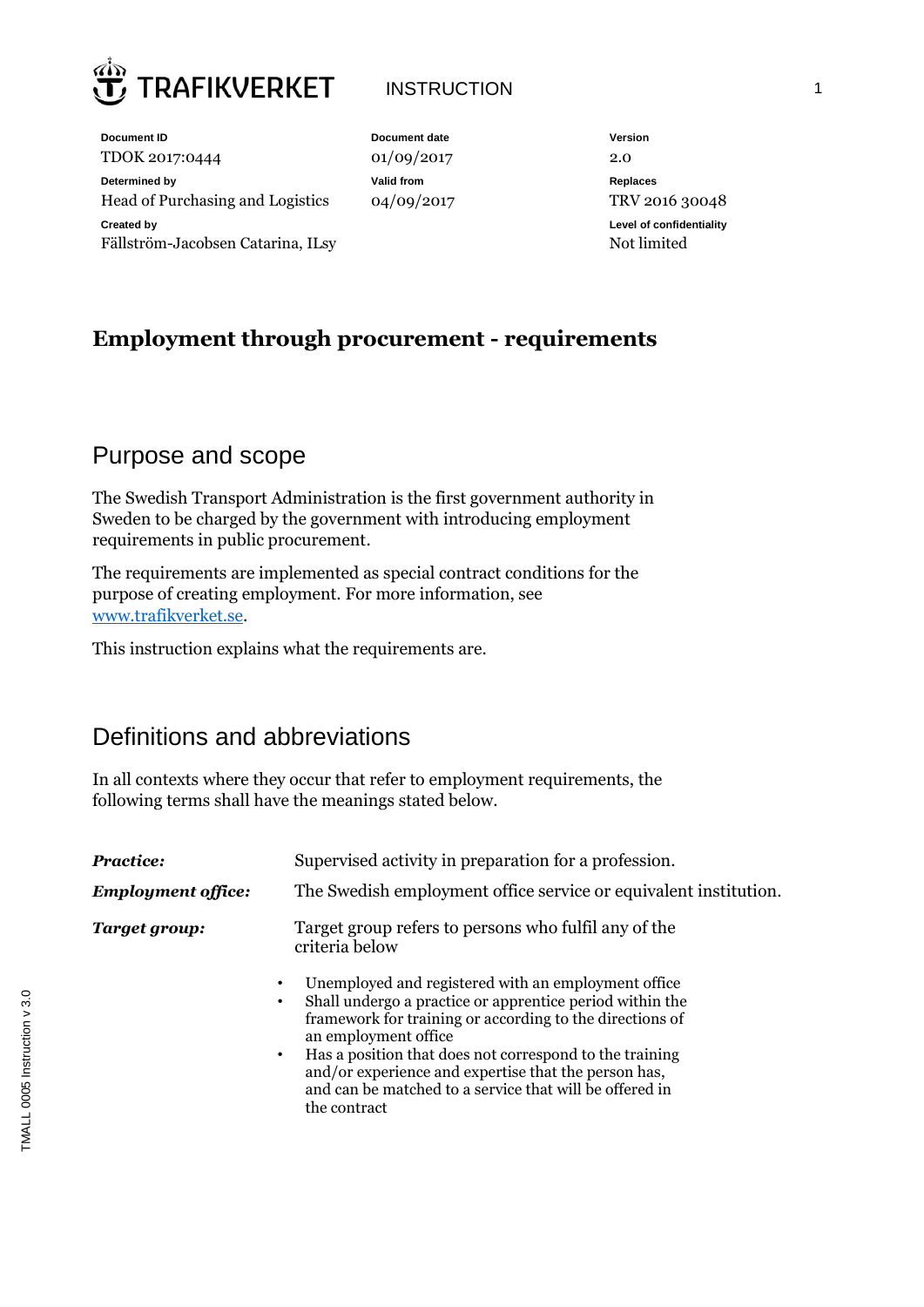

**Document ID Version** TDOK 2017:0444 2.0

# Application

#### **Requirements for employment (AFC.346/AFD.346/AUC.396) and bonus for employment (EK section 6.13/UK section 6.13)**

The time that shall be completed on site is calculated as follows.

Practice position:

- The total period of a practice position shall be six months.
- Where more than one person fills a position, each person shall complete at least one month.

Employment position:

- The total period of an employment position shall be twelve months.
- Where more than one person fills a position, each person shall complete at least four months.

One month means 160 hours, or other agreed full time working hours for the period and situation in question.

One position may be completed by several persons. One person cannot complete more than one practice position or more than one employment position. One person may however complete an employment position after concluding a practice position.

A practice position may be completed by the person being given employment. In such a case compensation and bonus is paid in accordance with the contract, i.e. with compensation for the practice position. The scope of the practice position is also the same.

Positions can be filled at sub-contractors.

If an employment or practice position is stopped for reasons outside the supplier's control, the position will be deemed to have been fulfilled if half the practice position or two thirds of the employment position has been completed.

Fulfilment of requirements for practice and employment positions and of bonus related practice or employment positions must not mean that another person who is already employed by the supplier is replaced.

Positions cannot be filled by trainees or employees who are already in the supplier's or sub-contractors' organisations at the time of signing the contract.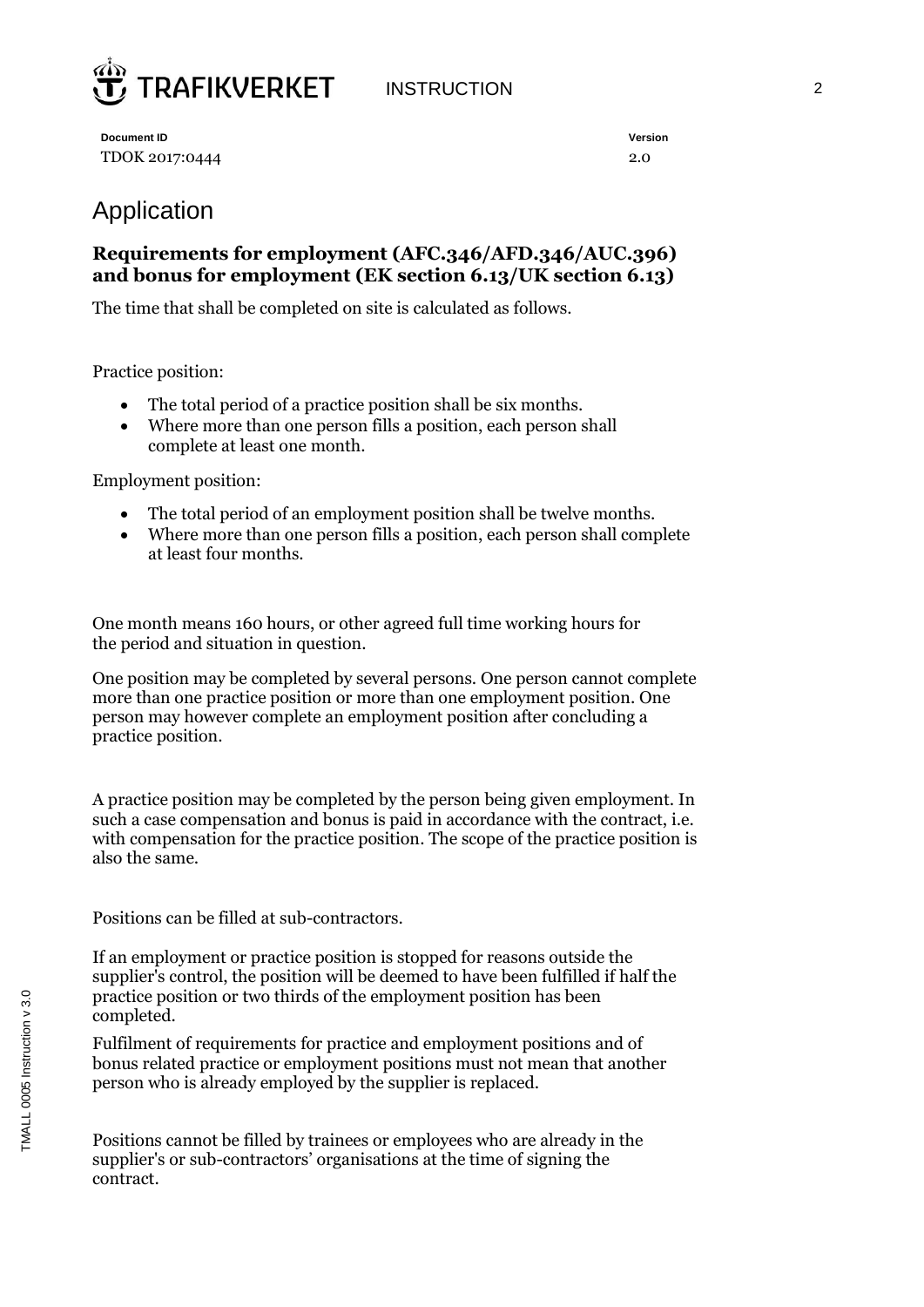

INSTRUCTION 3

**Document ID Version** TDOK 2017:0444 2.0

#### **Penalties (EK section 5.188/UK section 5.53) and bonus (EK section 6.13/UK section 6.13)**

Adjustment of penalties and bonus is done after the period of the contract or assignment. Where purchase options exist, adjustment of penalties and bonus is done after the period of the contract, including purchase options.

If the procurement project includes several contracts, adjustment is done after the conclusion of the last contract to which the procurement project relates.

#### **Reporting**

Reporting of the fulfilment of practice and employment positions occurs during project meetings or in another way as directed by Trafikverket.

This is done by giving data that demonstrates the hours worked in each position and that the person who fulfilled the position belongs to the target group.

To demonstrate that a person belongs to the target group, the data may for example be

- from an employment office, showing that the person is registered and unemployed
- from CSN or school, showing that the person is undergoing education or training in which the practice is included
- from an employment office, showing that the person has been assigned practice
- certificate of employment that shows that the person has been employed in the contract
- CV/training certificate and work description for current and intended employment that shows that the person has been given employment that corresponds to the training and/or experience and competence that the person has.

For practice position, proof shall be given that a supervisor has been appointed.

### Final results and documentation

The final results are the data that demonstrates the hours worked in each position and that the person who fulfilled the position belongs to the target group. The final results are given to Trafikverket.

### Related documents

Guideline employment through procurement TDOK 2015-0496 Routine employment through procurement TDOK 2015-0497